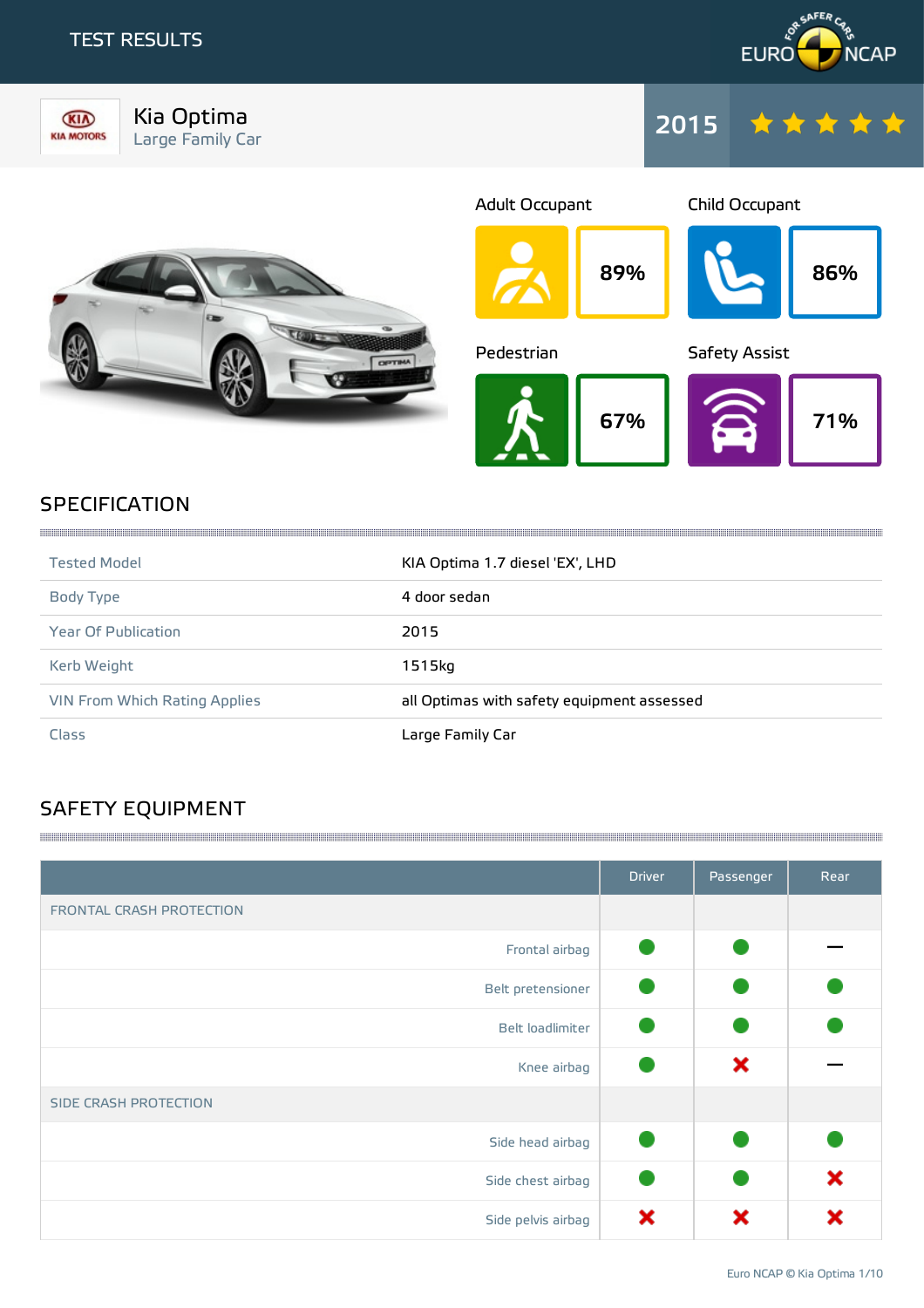

## SAFETY EQUIPMENT (NEXT)

|                         | <b>Driver</b> | Passenger | Rear |
|-------------------------|---------------|-----------|------|
| <b>CHILD PROTECTION</b> |               |           |      |
| Isofix                  |               | ×         |      |
| Integrated CRS          |               | ×         | ×    |
| Airbag cut-off switch   |               |           |      |
| <b>SAFETY ASSIST</b>    |               |           |      |
| Seat Belt Reminder      |               |           |      |

<u> 1989 - Andrea Stadt Stadt Stadt Stadt Stadt Stadt Stadt Stadt Stadt Stadt Stadt Stadt Stadt Stadt Stadt Stadt Stadt Stadt Stadt Stadt Stadt Stadt Stadt Stadt Stadt Stadt Stadt Stadt Stadt Stadt Stadt Stadt Stadt Stadt St</u>

| <b>OTHER SYSTEMS</b>           |   |
|--------------------------------|---|
| Active Bonnet (Hood)           | × |
| <b>ESC</b>                     |   |
| <b>AEB City</b>                | Ő |
| AEB Inter-Urban                | O |
| <b>Speed Assistance System</b> | O |
| Lane Assist System             |   |

The Safety Equipment includes those items relevant for the year of assessment

Fitted to test car as standard  $\bigcirc$  Fitted to test car as option  $\qquad$  Not applicable  $\qquad$  Not available



Not fitted to test car but available as option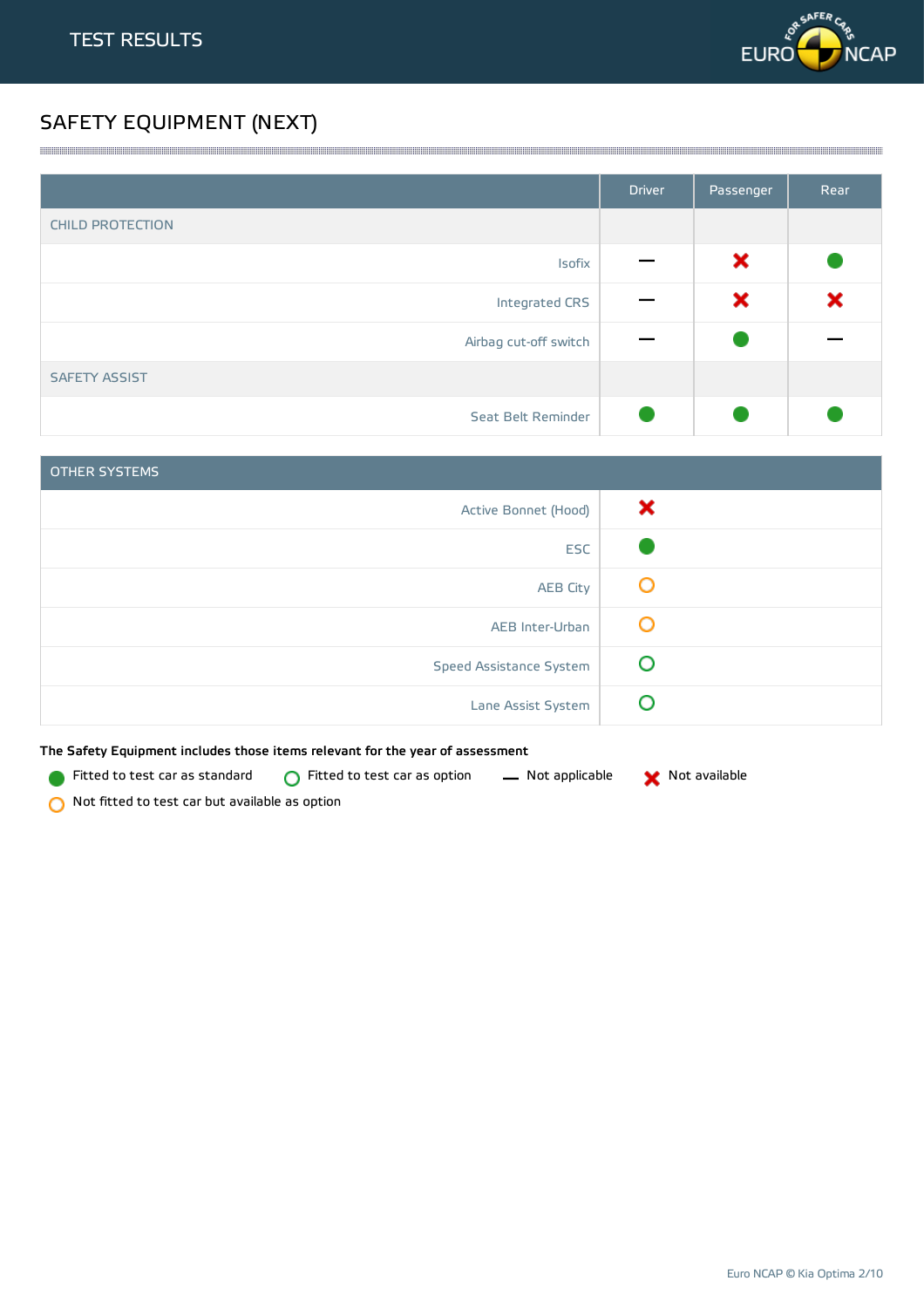







Euro NCAP © Kia Optima 3/10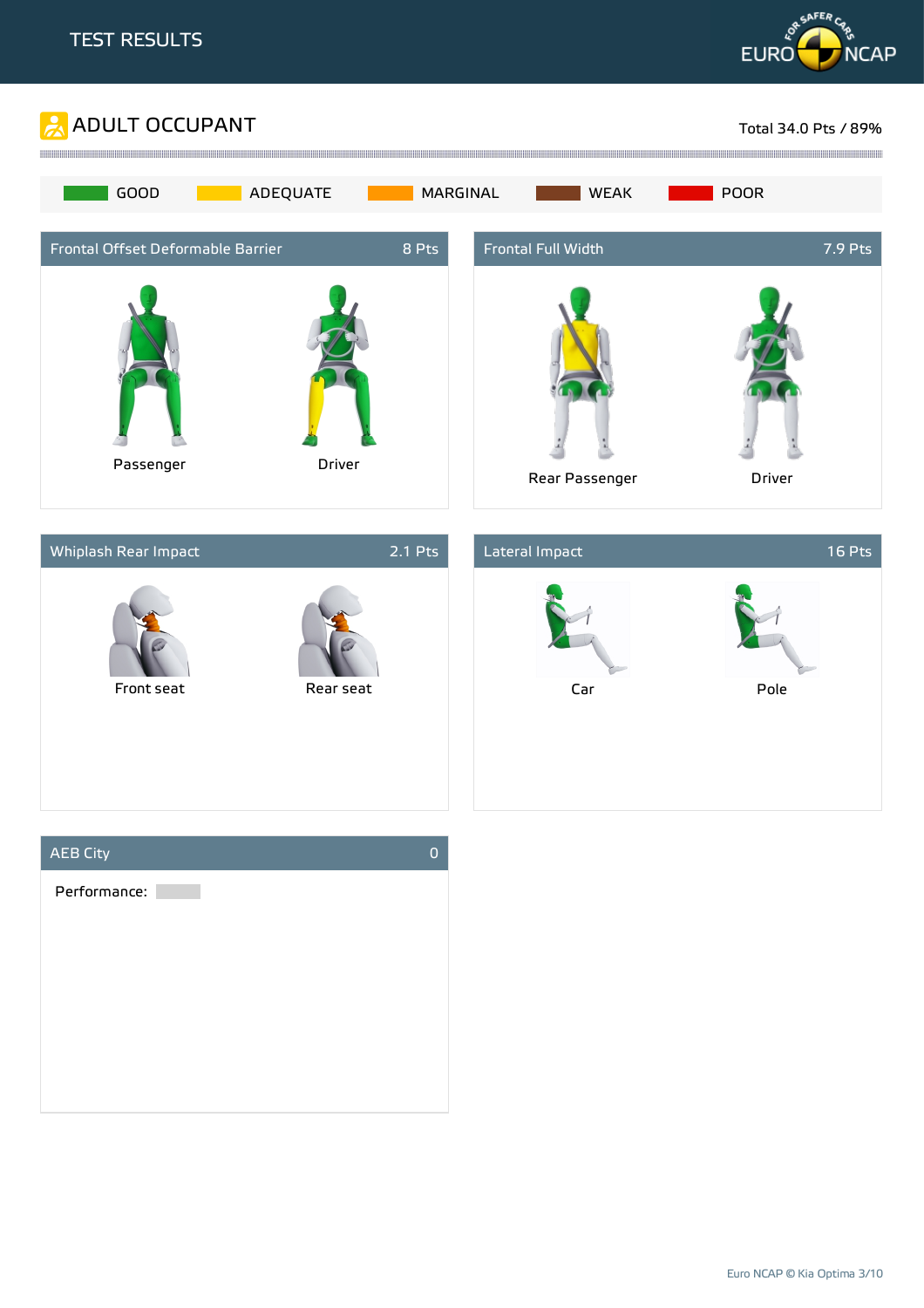

# ADULT OCCUPANT TO A REPORT TO A REPORT TO A REPORT TO A REPORT TO A REPORT TO A REPORT TO A REPORT TO A REPORT TO A REPORT TO A REPORT OF THE SAME OF THE SAME OF THE SAME OF THE SAME OF THE SAME OF THE SAME OF THE SAME OF

### Comments on Adult Occupant

The passenger compartment remained stable in the frontal offset test. The Optima scored maximum points for the protection of the front passenger in that test, with good protection of all critical body areas. Dummy readings indicated good protection of the knees and femurs of both dummies and Kia showed that a similar level of protection would be provided to occupants of different sizes and to those sat in different positions. In the full-width rigid barrier test, protection of the driver was good for all body areas, and for the rear passenger it was good for all areas except the chest, protection of which was adequate. In the side barrier impact, protection of all critical parts of the body was again good, and the Optima scored maximum points. Even in the more severe side pole test, all body areas were well protected. The front seats and head restraints demonstrated marginal protection against whiplash injury in Euro NCAP's tests. A geometric assessment of the rear seats indicated marginal whiplash protection also for the occupants of those seats. An autonomous emergency braking system is available on the Optima which would provide additional whiplash protection at the low, city speeds at which such injuries commonly occur. The system was not included in this assessment as it is not standard equipment.

the contract of the contract of the contract of the contract of the contract of the contract of the contract of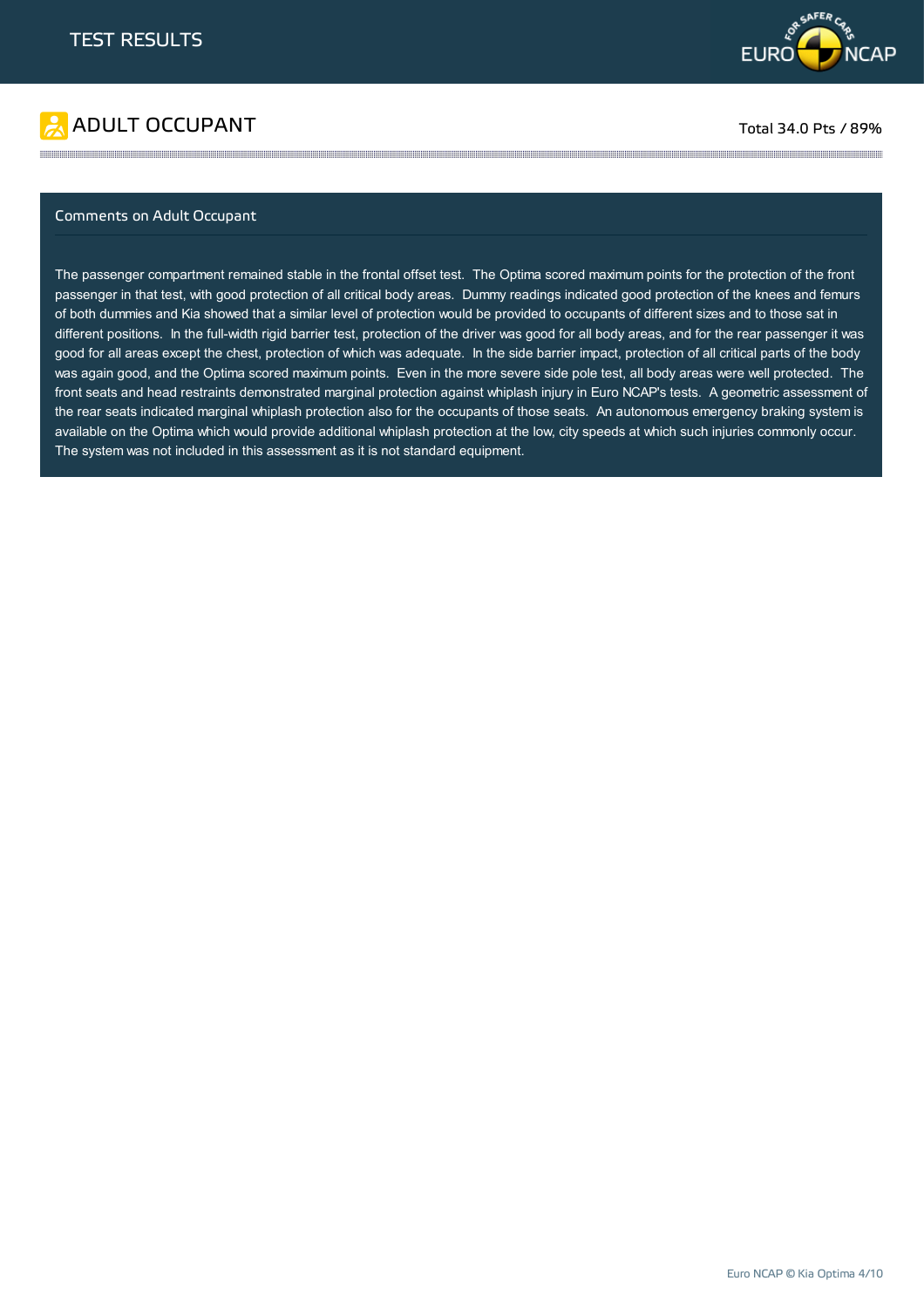

× × × Integrated CRS Fitted to test car as standard  $\bigcirc$  Not on test car but available as option  $\bigcirc$  Not available CRS Installation Check 12 Pts Install without problem G Safety critical problem G Install with care S Installation not allowed **Infants up to 13 kg** Maxi Cosi Cabriofix (Belt) Maxi Cosi Cabriofix & EasyFix (Belt) Maxi Cosi Cabriofix & EasyFix (ISOFIX)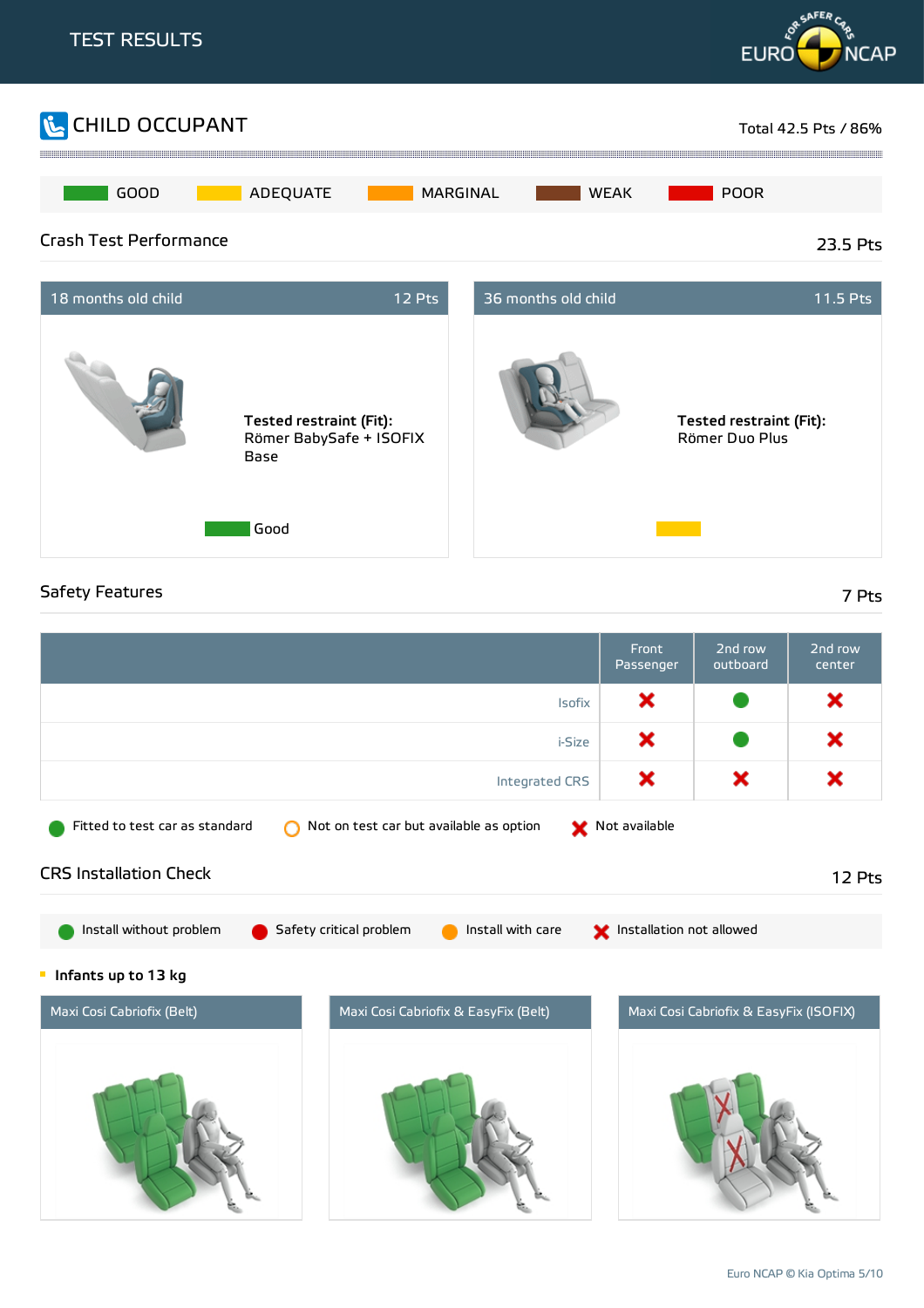



### **Infants and toddlers up to 18 kg**



### Toddlers from 9 to 18 kg



the contract of the contract of the contract of the contract of the contract of the contract of the contract of

### **Toddlers over 18 kg**



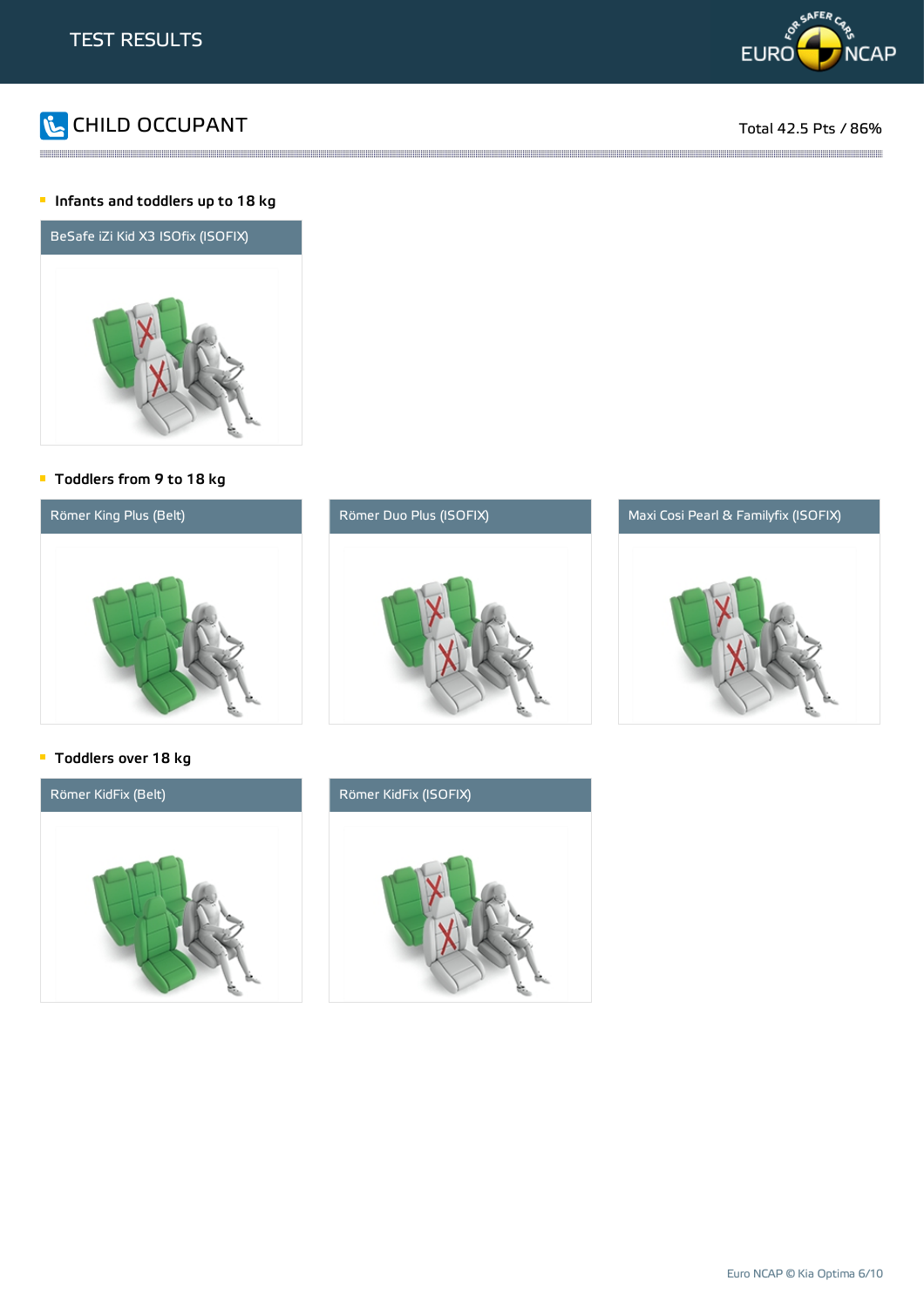



|                                              | <b>Seat Position</b>    |                          |               |              |
|----------------------------------------------|-------------------------|--------------------------|---------------|--------------|
|                                              | Front                   |                          | 2nd row       |              |
|                                              | <b>PASSENGER</b>        | <b>LEFT</b>              | <b>CENTER</b> | <b>RIGHT</b> |
| Maxi Cosi Cabriofix (Belt)                   |                         |                          |               |              |
| Römer King Plus (Belt)                       |                         |                          |               |              |
| Römer Duo Plus (ISOFIX)                      | ×                       |                          | ×             |              |
| Römer KidFix (Belt)                          |                         |                          |               |              |
| Maxi Cosi Cabriofix & EasyFix (Belt)         |                         |                          |               |              |
| Maxi Cosi Cabriofix & EasyFix (ISOFIX)       | ×                       |                          | ×             |              |
| BeSafe iZi Kid X3 ISOfix (ISOFIX)            | ×                       |                          | ×             |              |
| Maxi Cosi Pearl & Familyfix (ISOFIX)         | ×                       |                          | ×             |              |
| Römer KidFix (ISOFIX)                        | ×                       |                          | ×             |              |
| Install without problem<br>install with care | safety critical problem | Installation not allowed |               |              |

### Comments on Child Occupant

The Optima scored maximum points for its protection of the  $1\frac{1}{2}$  year dummy in the frontal offset test. Forward movement of the 3 year dummy, sat in a forward-facing restraint, was not excessive, although neck tensile forces were marginally elevated. In the side barrier test, both dummies were properly contained within the protective shells of their restraints, minimising the likelihood of head contact with parts of the car vehicle interior. The front passenger airbag can be disabled to allow a rearward-facing child restraint to be used in that seating position. Clear information is provided to the driver regarding the status of the airbag and the system was rewarded. All of the restraint types for which the Optima is designed could be correctly installed and accommodated in the car.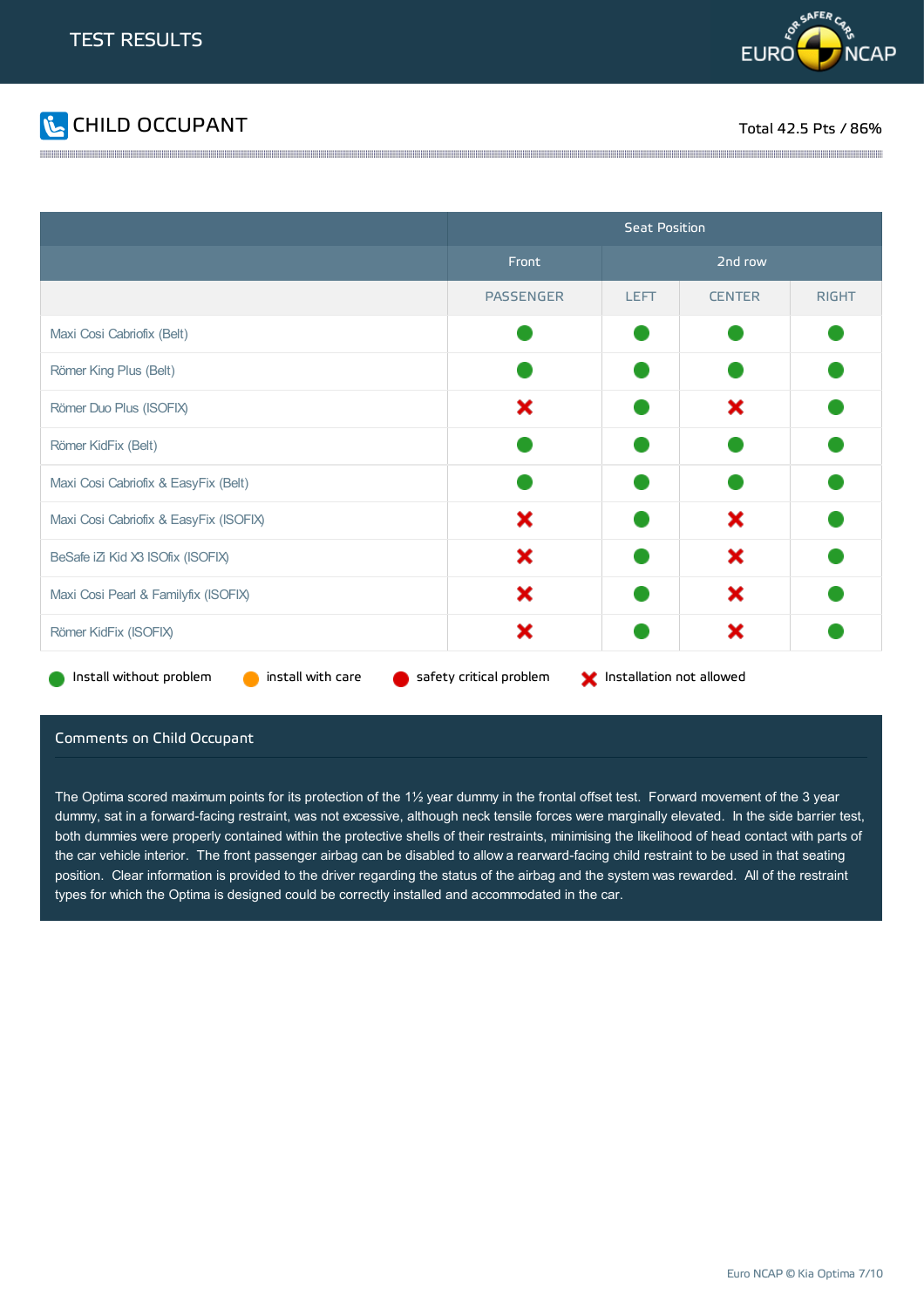



### Comments on Pedestrian

The bumper provided good or adequate protection to pedestrians' legs. Protection of the pelvis was mixed, ranging from good at some test points to poor at others. The bonnet offered mostly good or adequate protection to the head of a struck pedestrian, with weak and poor results recorded along the base of the windscreen and on the stiff windscreen pillars. The Optima's optional autonomous emergency braking system recognises pedestrians as well as other cars. Euro NCAP will start to assess the performance of such functionality in 2016 so the system cannot be rewarded here.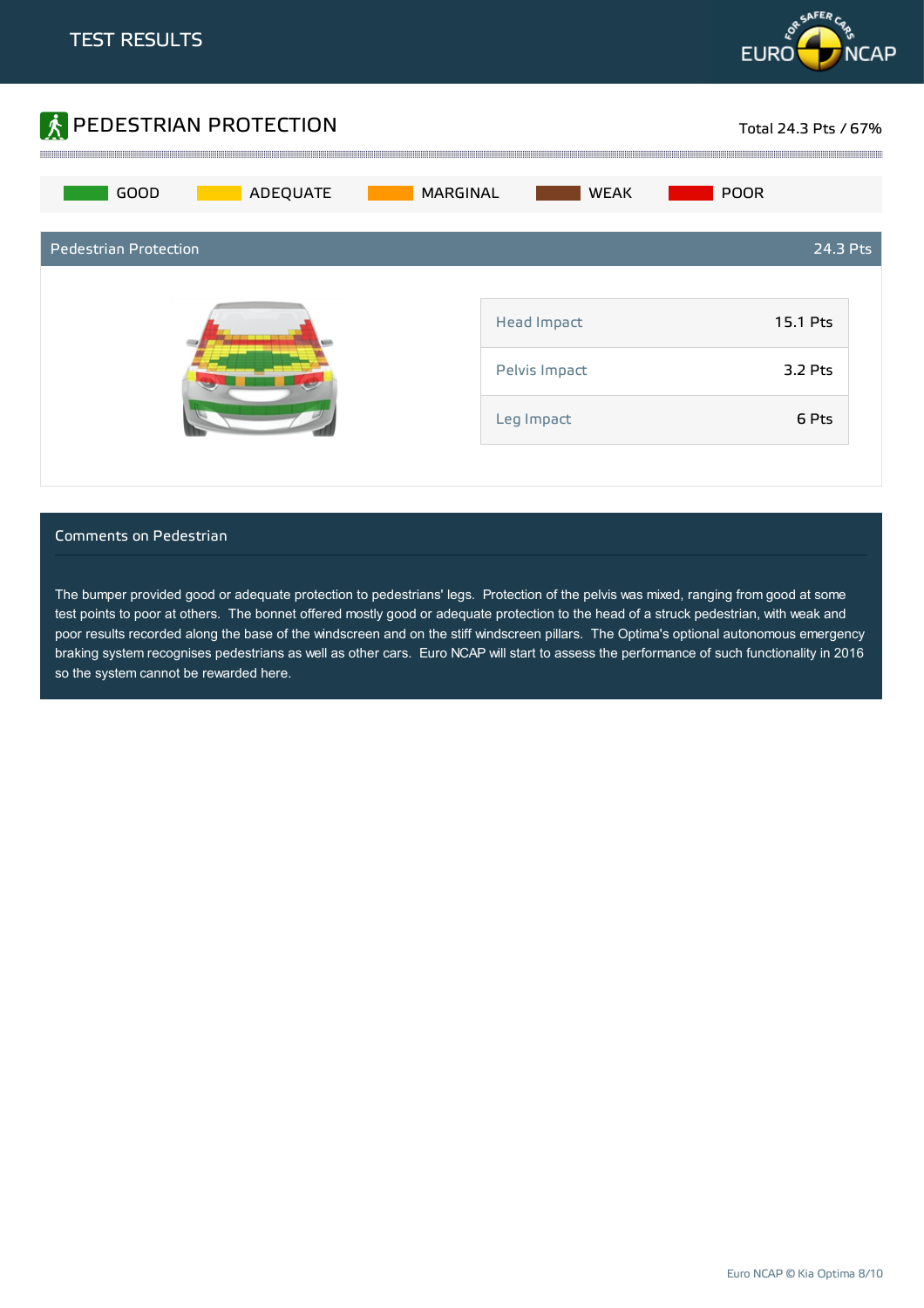

Warning Function | Manually set

Speed Limitation Function | Manually set

## Electronic Stability Control 3 Pts

| <b>System Name</b>                    | <b>ESC</b> |                        |
|---------------------------------------|------------|------------------------|
| PERFORMANCE                           |            |                        |
| Vehicle Yaw Rate $@$ COS + 1.00 s $ $ | $14.1\%$   | meets ECE requirements |
| Vehicle Yaw Rate $@$ COS + 1.75 s     | $1.37\%$   | meets ECE requirements |
| Lateral Displacement @ BOS + 1.07 s   | 2.6 m      | meets ECE requirements |

### Seat Belt Reminder 3 Pts

| Applies To |                    | All seats          |                   |
|------------|--------------------|--------------------|-------------------|
| Warning    | <b>Driver Seat</b> | front passenger(s) | rear passenger(s) |
| Visual     |                    |                    |                   |
| Audible    |                    |                    |                   |

Pass **C** Fail - Not available

## Lane Support 1 Pts

| <b>System Name</b>    | <b>LDWS</b>                                      |
|-----------------------|--------------------------------------------------|
| <b>Type</b>           | Lane Departure Warning                           |
| Operational From   60 |                                                  |
| Warning               | Audible & Visual                                 |
| PERFORMANCE           |                                                  |
|                       | LDW Confirmation Test   Meets NHTSA requirements |

Euro NCAP © Kia Optima 9/10